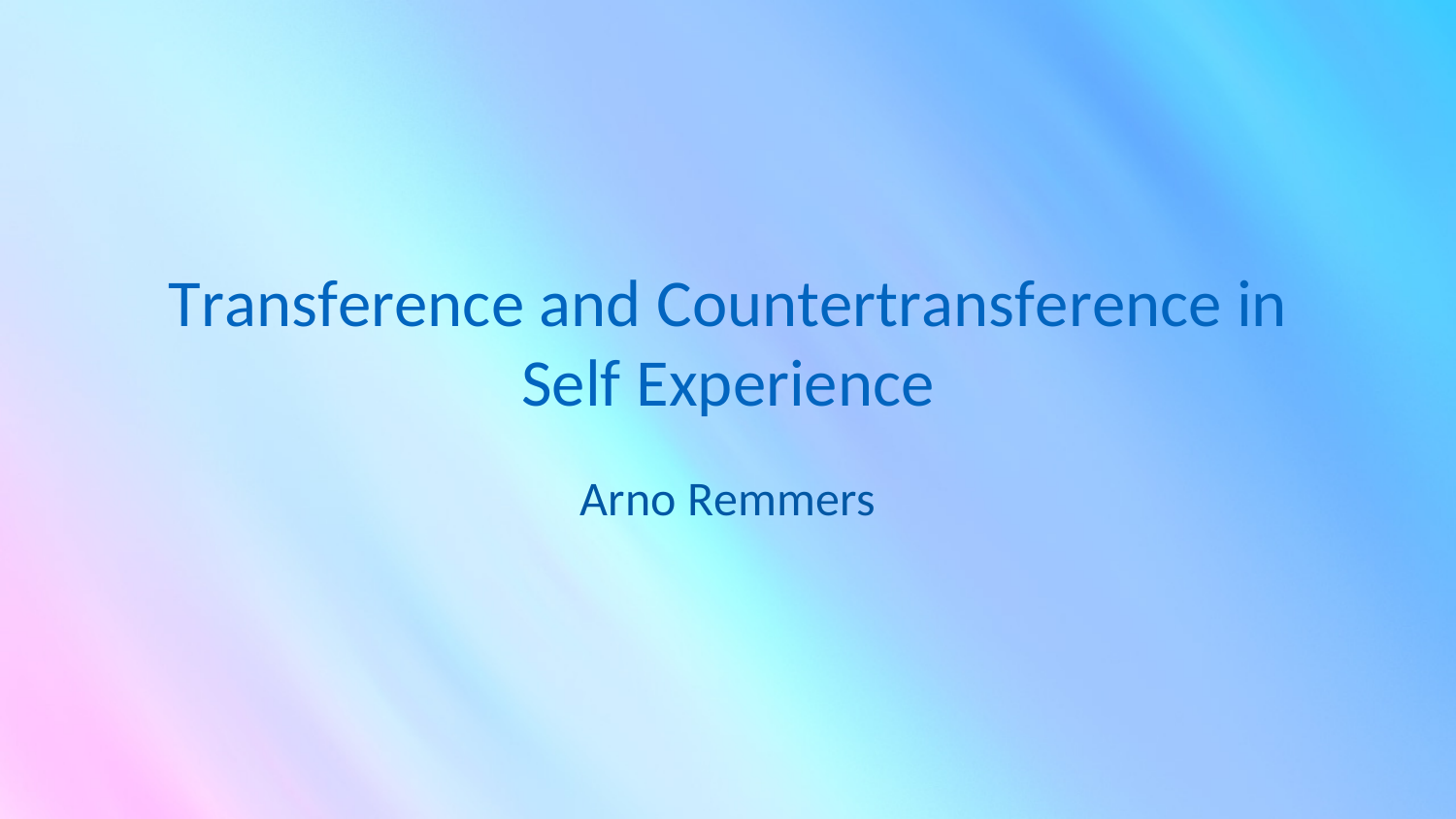- **• Whom** does my counterpart **see in me**, how/whom will I be for my counterpart in therapy? (Role, family constellation, reference person)
- **• What** does my counterpart **see in me**, as often in certain others? (Content, conflict issues, relationship patterns)
- What does my counterpart **expect** from me, as often from others? (Wishes, needs, fears)
- Which of my **patient's reactions** seem inappropriate, distorted or incomprehensible to me?
- Does my patient talk about **feelings, wishes or views of others** that could also apply to our therapeutic situation or to me?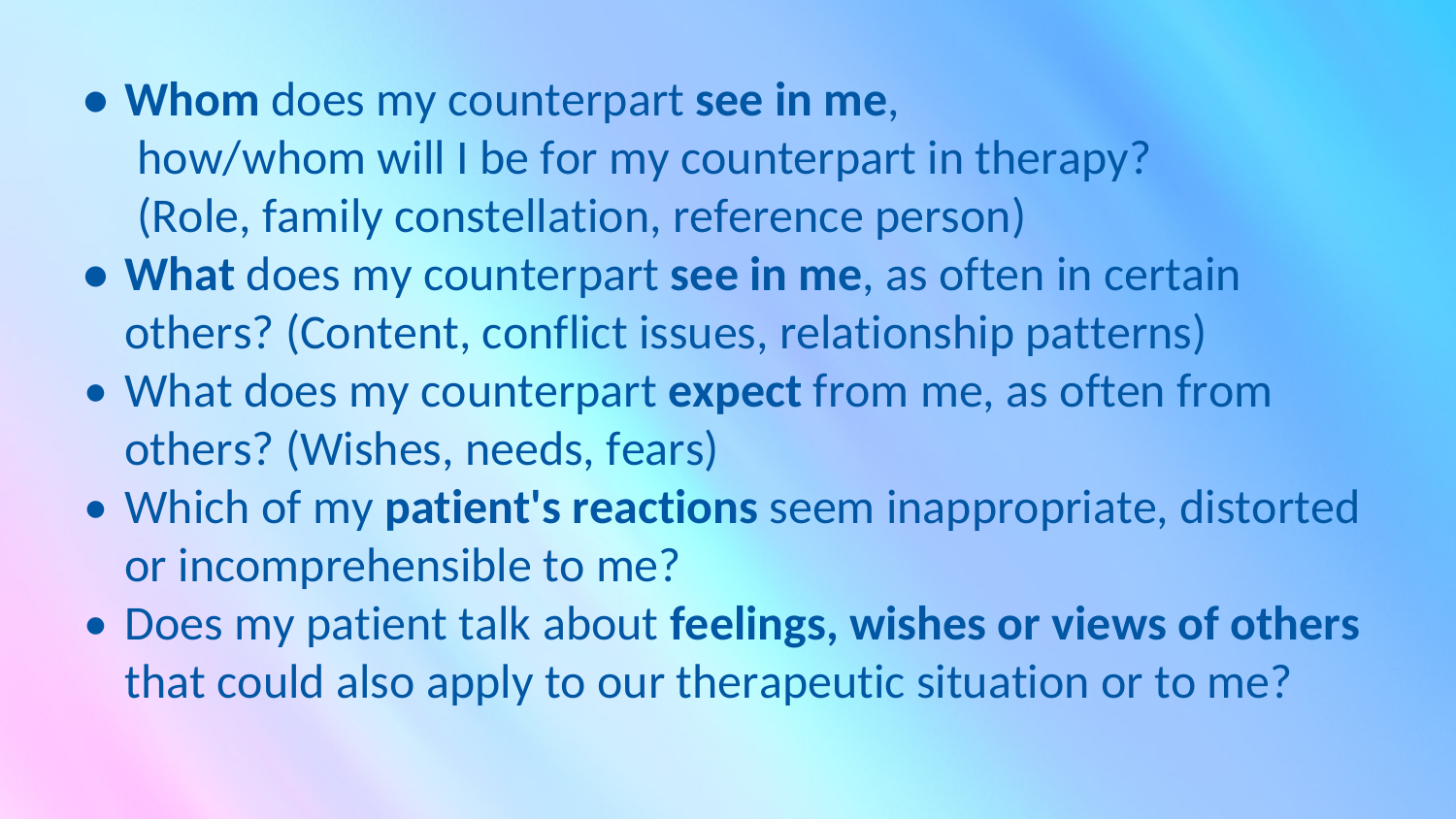## Transference as a subject of therapy

#### **Which**

- feeling
- person
- episodes
- wishes and fears

does my person and our encounter remind the patient of?

• What does my client restage in our encounter? *(like to play the old experiences on another stage here with me)*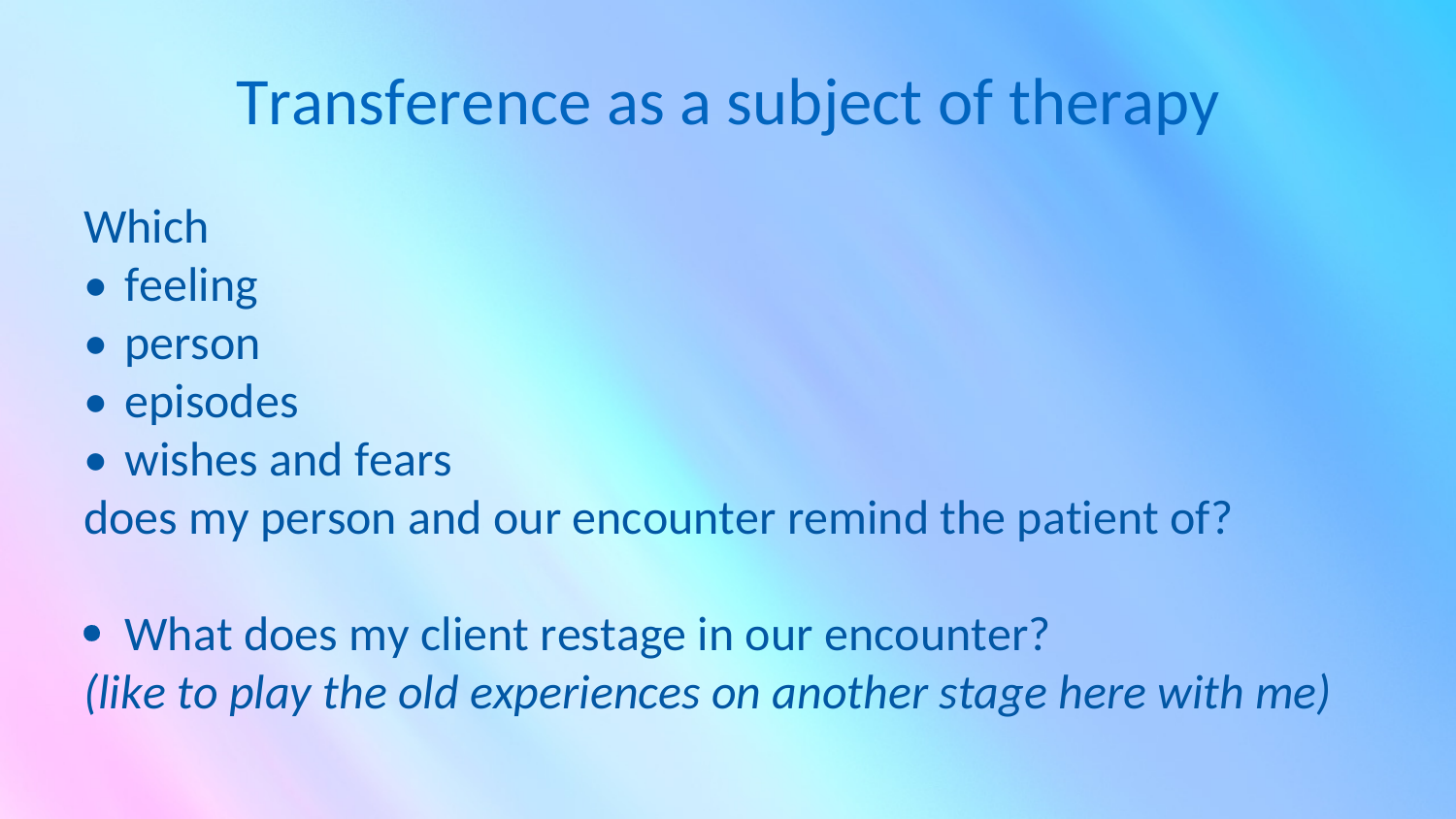## Counter Transference

- The perception of a countertransference can be dressed up in questions like:
- What does this patient trigger in me?
- What am I thinking while I am with this person, what am I doing differently than usual?
- What do I experience differently in the interaction with this person than usual?
- What do I wish for this patient and myself, what fantasies do I have?
- What do I fear for the patient and myself?